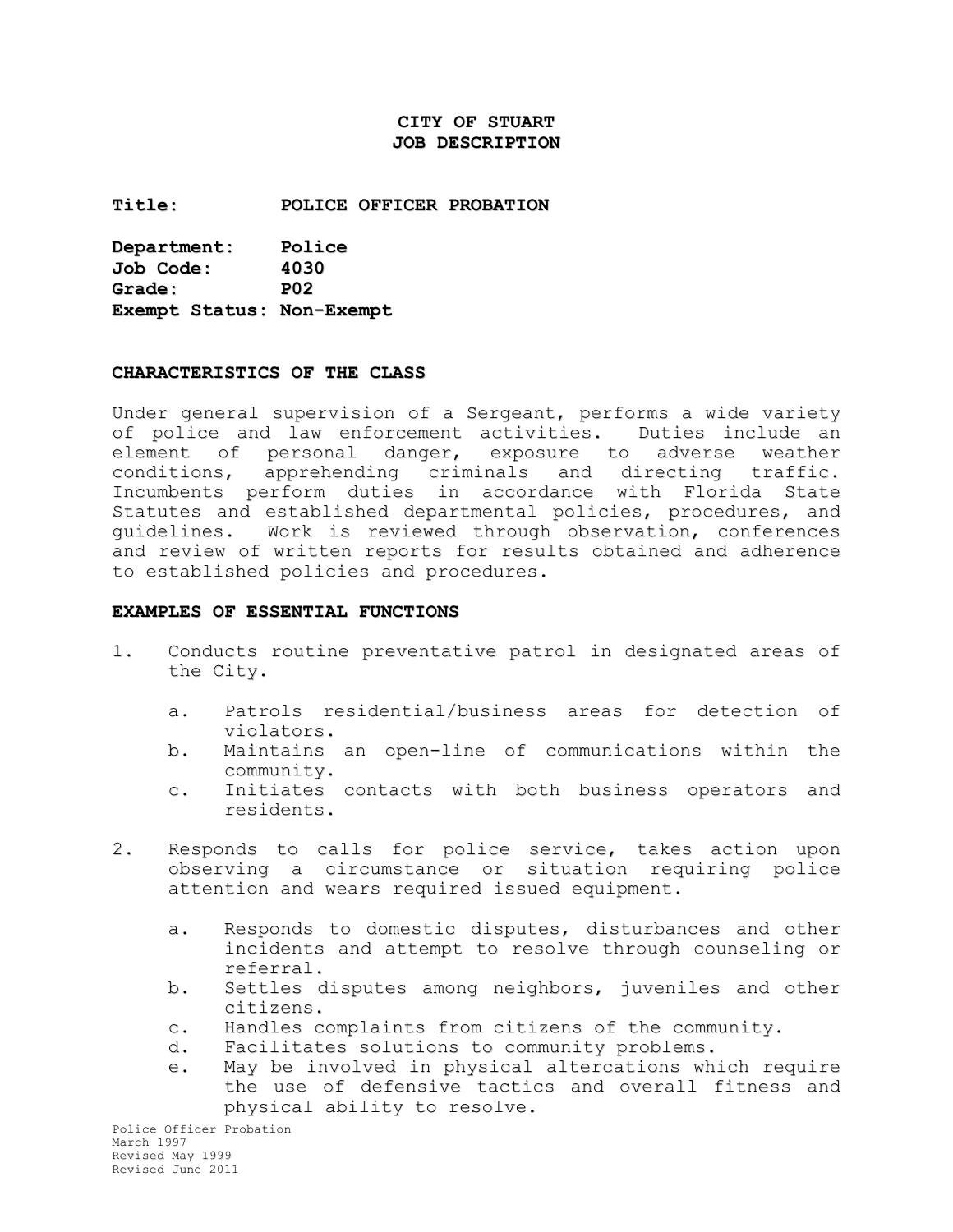# **Page 2 Police Officer Probation – continued**

- 3. Provides information and/or assistance to the public.
	- a. Answers a wide range of non-police related service calls.
	- b. Informs citizens of available services in the community.
	- c. Provides referral to other city, county and state agencies.
- 4. Maintains the peace and the safety of the community.
	- a. Quells public disturbances.
	- b. Maintains civil obedience at group functions.
- 5. Enforces laws and arrest lawbreakers.
	- a. Makes a wide range of arrests.
	- b. Issues Notices to Appear.
	- c. Issues traffic citations.
	- d. Reports unsafe road conditions.
	- e. Conducts DUI investigations.
- 6. Prepares written reports, forms, and other documents as required.
	- a. Completes standardized departmental forms relating to crimes and occurrences.
	- b. Prepares narrative reports of incidents.
	- c. Prepares basic and detailed reports pertaining to departmental business on such forms and in such format as may be required.
- 7. Keeps superior informed.
	- a. Reports orally, or in writing, upon matters of concern to public safety of the city.
- 8. Testifies in legal proceedings.
	- a. Testifies in civil and criminal court proceedings.
	- b. Makes recommendations for improvement.
- 9. Provides support and assistance to other police officers public safety employees, city employees.
	- a. Stands by while other city/county/state agencies perform their duties and functions.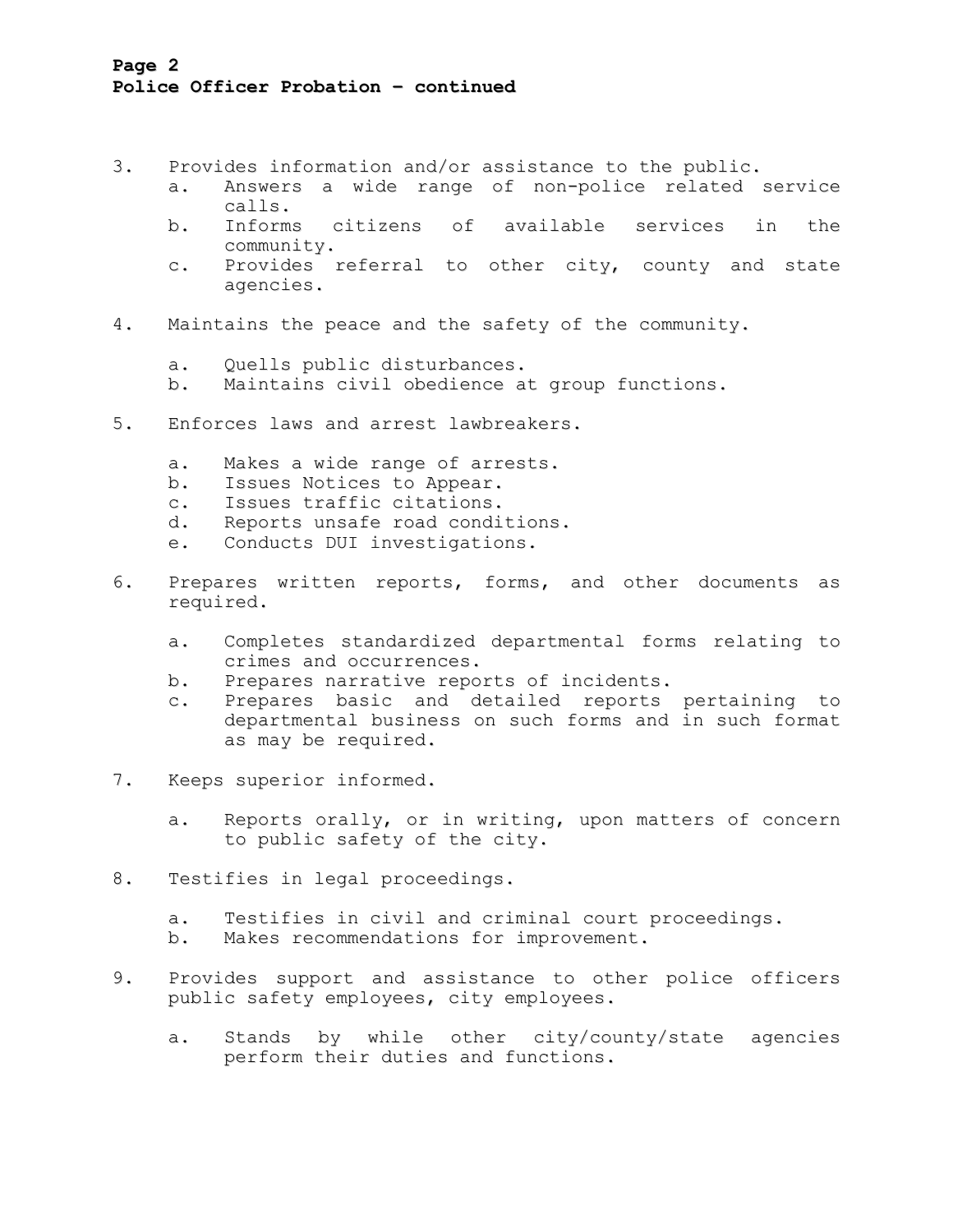## **Page 3 Police Officer Probation – continued**

NOTE: The examples of essential functions as listed in this classification specification are not necessarily descriptive of any one position in the class. The omission of an essential function of work does not preclude management from assigning duties not listed herein if such functions are a logical assignment to the position.

#### **REQUIREMENTS**

### **A. Training and Experience:**

High School Graduate or GED; Meet current state training requirements necessary to obtain State of Florida police officer certification.

Must possess a current Florida driver's license.

## **B. Knowledge, Abilities, and Skills:**

Knowledge of federal laws, state statutes, and local ordinances.

Knowledge of the rules, regulations, policies and procedures of the Stuart Police Department.

Knowledge of crime prevention and problem solving techniques.

Knowledge of First Responder and CPR.

Ability to understand and follow oral and written instructions.

Ability to communicate effectively with superiors and the general public.

Ability to analyze situations quickly and objectively.

Ability to learn the geography of the City and surrounding areas.

Ability to maintain composure under emergency situations.

Ability to work effectively under stressful conditions

Ability to work shift work.

Ability to develop a working knowledge of departmental rules, regulations, policies, and procedures.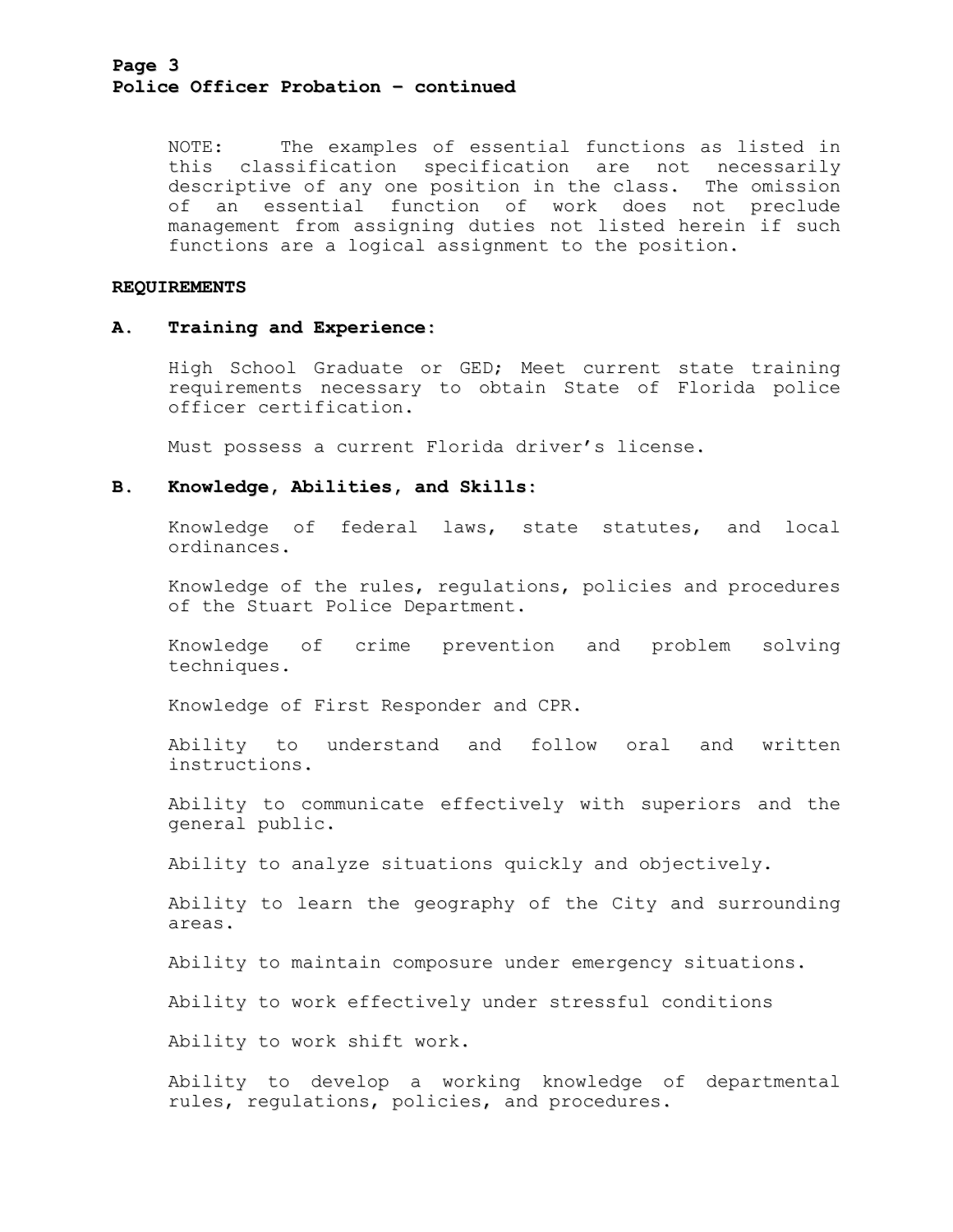Ability to learn and adapt to changing technologies and practices.

Ability to exercise discretion.

Skilled in the care and safe operation of a variety of firearms, impact weapons, and chemical agents.

Skilled in the operation of motorized vehicles under adverse conditions.

## **C. Physical Requirements:**

Task involves the regular, and at time sustained, performance of heavier physical tasks such as walking over rough or uneven surfaces, reaching, stretching, standing, kneeling, pulling, bending, stooping, working in confined spaces, and lifting or carrying moderately heavy (20-50 pound) items and occasionally very heavy (100 pounds or over) items; involves the frequent use of coordinative and manipulative skills in performing a variety of tasks with the full range of hand-eye coordination or may involve the complex operation of gasoline, electric, or diesel-powered machinery, vehicles or police equipment requiring the manipulation of multiple controls, fine adjustments or both.

### **D. Environmental Requirements:**

Task may require frequent exposure to adverse environmental conditions.

### **E. Sensory Requirements:**

Task requires color perception and discrimination. Task requires sound perception and discrimination. Task requires taste perception and discrimination. Task requires odor perception and discrimination. Task requires depth perception and discrimination. Task requires texture perception and discrimination. Task requires visual perception and discrimination. Task requires oral communications ability.